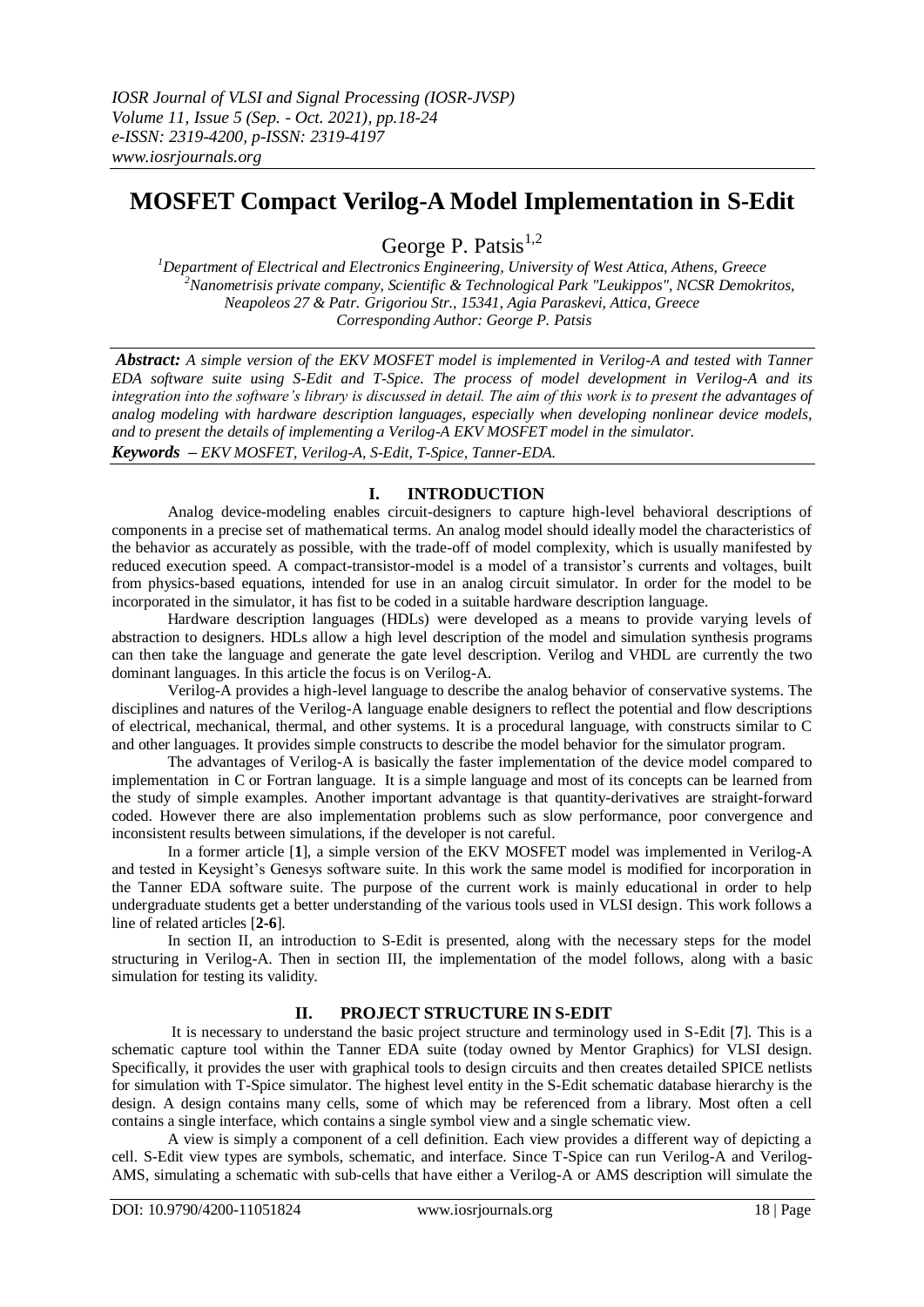Verilog code; so S-Edit has SPICE, Verilog-A, and Verilog-AMS views. Verilog-A is the analog-only subset to Verilog-AMS. It is intended to allow users of SPICE class simulators create device and system models for their simulations.

Verilog-A and Verilog-AMS files have different file extension when the cell is netlisted. Verilog-AMS views are written as **\*.vams** files and Verilog-A views are written as **\*.va** files. Verilog view types are written as **\*.v** files. Verilog should be used for digital RTL and structural Verilog (netlists). Verilog-A should be used for Verilog-A code. Finally, Verilog-AMS should be used for code that mixes Verilog-A and Verilog constructs in the same cell.

One way to proceed with the creation of a design is to create a circuit schematic, then an instance of the circuit and finally a symbol for the circuit. A schematic for a component is made by placing a number of symbols on the schematic page and then connecting the symbols together with wires at specific connection points. A set of connection points connected together is called a net. A symbol of the new schematic can then be made and then be use in other schematics, thus allowing for the construction of hierarchical designs.

Instances in a cell are references to other cells. These cells might be common library cells such as basic circuit elements or larger, custom-designed cells. Instances are dynamically linked to their source cell so that any change you make to a source cell is reflected in each higher-level instance of that cell. Any option, set in the originating cell will be the default for all of its instances. However, you can override this setting in any of the instances, and the change will affect that instance only.

It is also possible to start the process of schematic capture with the creation of device symbols. These, are a pictorial representation of an electrical component together with a definition of the electrical connections that can be made to that component with other components from libraries or also other newly-created components. Symbols may also contain properties (parameters) that define the electrical characteristics of the component. In many design situations, a library of symbols already exists, usually of basic standardized components which a designer can use to create their schematic. In S-Edit this can be done through the **Cell New View → Symbol View Type as is seen in Fig. 1. Then a schematic window opens up where the user can** draw the symbol for the new component, and place input-output ports on it in order to make connections with other circuit elements. (See **Fig. 2** in section III). If a symbol is created for a corresponding Verilog-A description (code within a file), then the ports are automatically placed on the symbol schematic along with the parameters of the code, as symbol-properties (see **Fig. 2** in section III).

| S-Edit v16.0            |                 |           |            |                        |       |   |              |      |  |
|-------------------------|-----------------|-----------|------------|------------------------|-------|---|--------------|------|--|
| File                    | Edit            | View Draw |            | Cell                   | Setup |   | Tools Window | Help |  |
|                         |                 |           |            |                        |       |   |              |      |  |
|                         | <b>New View</b> |           |            |                        |       |   |              | ×    |  |
| Design:                 |                 |           |            | 004_EKV_Model          |       | ▼ | OK           |      |  |
| Cell:                   |                 |           | <b>MN</b>  |                        |       | ▼ | Cancel       |      |  |
| View type:              |                 |           | symbol     |                        |       | ▼ |              |      |  |
|                         | Interface name: |           | symbol     | schematic<br>interface |       |   |              |      |  |
|                         | View name:      |           |            | veriloga               |       |   |              |      |  |
| Disable name va verilog |                 |           | verilogams |                        |       |   |              |      |  |

**Figure 1.** Creation of a new symbol for a electronic component not already present in a library.

## **III. VERILOG-A CODING OF THE MODEL**

The simple version of the EKV model described in [**1, 8-12**] is implemented here in Verilog-A, and incorporated in S-Edit as a veriloga-view (saved in the project directory in a text-file named **MN.va**). The code begins with the calling of several header files. Specifically the "disciplines.vams", the "constants.vams", and the "compact.vams" files (**Listing 1**). These files contain definition of quantities that are useful in the following code. For example "constants.vams" contains Verilog-A definition of mathematical and physical constants. The "disciplines.vams" contains Verilog-A definition of natures and disciplines. Finally, the "compact.vams" file contains various useful, common macro definition and utilities. Using these header files it is easier to develop the code for the MOSFET.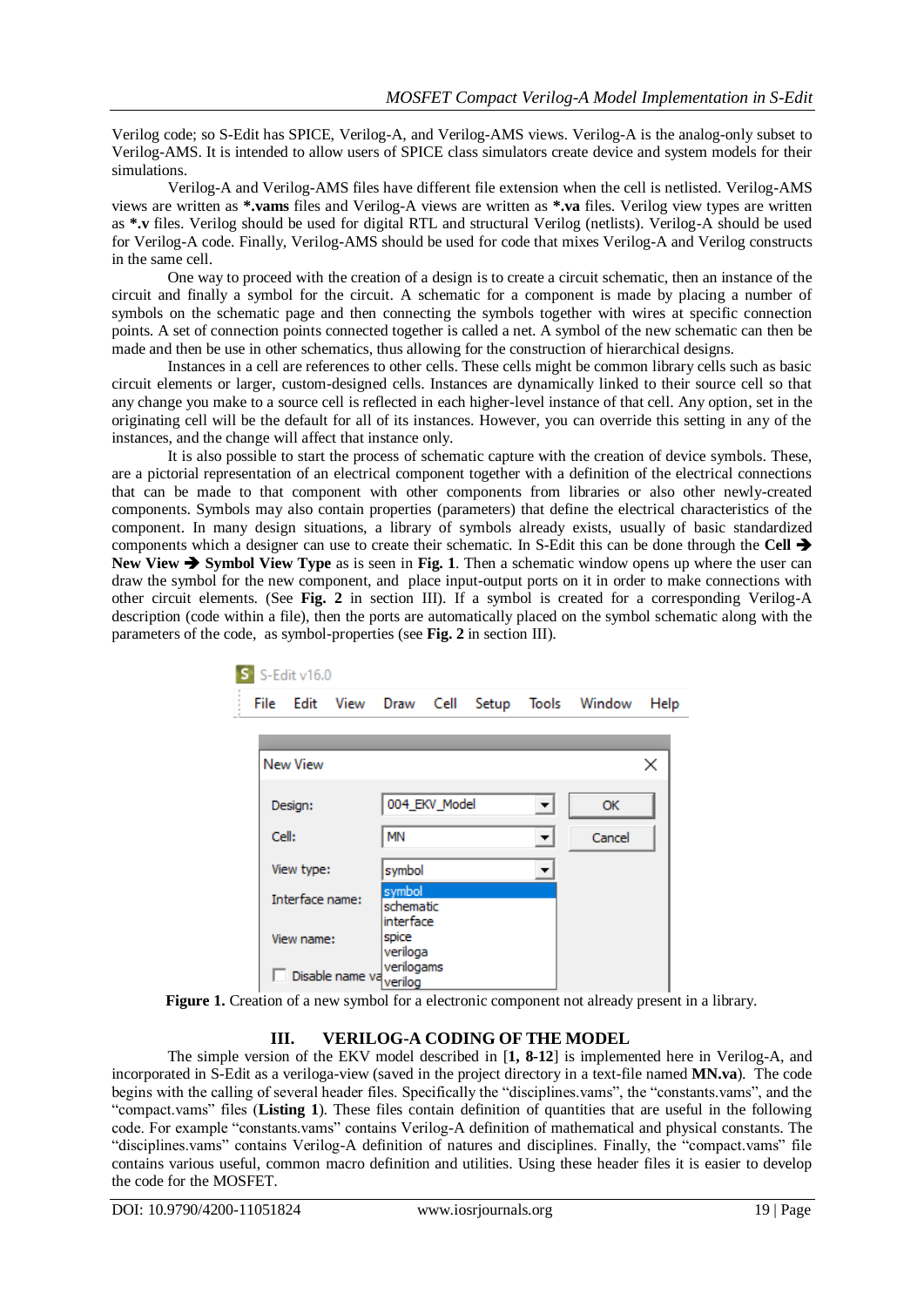The body of the code should begin with a module definition with the name of the device and the terminal names, specifying the input-output nodes and the nature (electrical in this case) of these nodes (d, g, s, b). Any other intrinsic node not seen on the outside world is also defined here (di, gi, si, bi). Several parameters, characteristic of the model, should be defined with the "parameter" keyword, while any other variable used for holding intermediate calculations and data should be defined with an appropriate data type, e.g. as real variable. All the quantities used in the model equations are normalized depending on their nature. This way simpler equations occur, which are easier to handle computationally.

In S-Edit environment, select **Cell>New View** and create a veriloga view, a symbol view and an interface view under the cell name: e.g., **MN**. The code of veriloga view is seen in **Listing 1**. The corresponding symbol and interface view are seen in **Fig. 2** and **Fig. 3** respectively. For the details of the model's physics refer to [**1**].

Listing 1. Verilog-A code of the veriloga-view of the cell MN (nMOS transistor).

```
// Module contents
 `include "disciplines.vams" 
`include "constants.vams"
`include "compact.vams"<br>
`define MY_P_ESI 1
         MY P ESI 11.7*`P EPSO
module MN(d,g,s,b);
inout d,g,s,b;
electrical d ,g ,s ,b ; //input-output nodes
electrical di,gi,si,bi; //intrinsic nodes
parameter integer SIGN=1.0 from [-1:1] exclude 0;
parameter real W=1e-5 from [0:inf];
parameter real L=1e-5 from [0:inf];<br>parameter real VTO=0.5 from [0:inf];
parameter real VTO=0.5parameter real PHI=0.9
parameter real PHI=0.9 from [0:inf];<br>parameter real GAMMA=0.9 from [0:inf];<br>parameter real KP=100e-6 from [0:inf];
parameter real KP=100e-6
parameter real  COX=11.50e-3 from [0:inf];
parameter real UCRIT=3.8e6 from [0:inf];
parameter real XJ=50.00e-9 from [0:inf]; 
parameter real IBA=0.0 from [0:inf];
parameter real IBA=0.0 110m [0:inf];<br>parameter real IBB=300e6 from [0:inf];<br>From [0:inf];
parameter real IBN=1.0 from [0:inf];
parameter real RL=1.0e-6 from [0:inf];
parameter real CGXO=1.0e-4 from [0:inf];
real VC,VDSS, VD,VG,VS,VG_PRIME,VP,n,BETA,Ispec,vps,vpd;
real qr,qf,z0,zk,yk,if_,ir,IDS,xf,xr;
//qs
real Q0,QS,QD,QI,QG,QB,nq,dqd,dqs,dqb,dqg;
//IDB
real LC,V_IB,IDB;
analog 
begin
//extrinsic part
I(d,di) < (W/RL) * V(d,di);
I(s,si) \leftarrow (W/RL) * V(s,si);
V(g,gi) <+ 0; //zero resistance
V(b, b_i) <+ 0; //zero resistance
I(d,q) <+ (CGXO*W)*ddt(V(d,q));I(s,g) <+ (CGXO*W)*ddt(V(s,g));//intrinsic part
VD = SIGN*V(di,bi);VG = SIGN*V(gi,bi);
VS = SIGN*V(si,bi);//CALCULATE PINCH-OFF VOLTAGE VP
VG PRIME = VG - VTO + PHI +GAMMA*sqrt(PHI);
VP^- = VG_PRIME - PHI - GAMMA*(sqrt(VG_PRIME+GAMMA*GAMMA/4)-GAMMA/2);
//CALCULATE SLOPE COEFFICIENT n
n=1+GAMMA/(2.0*sqrt(PHI+VP));
```
//CALCULATE NORMALIZING CURRENT COEFFICIENT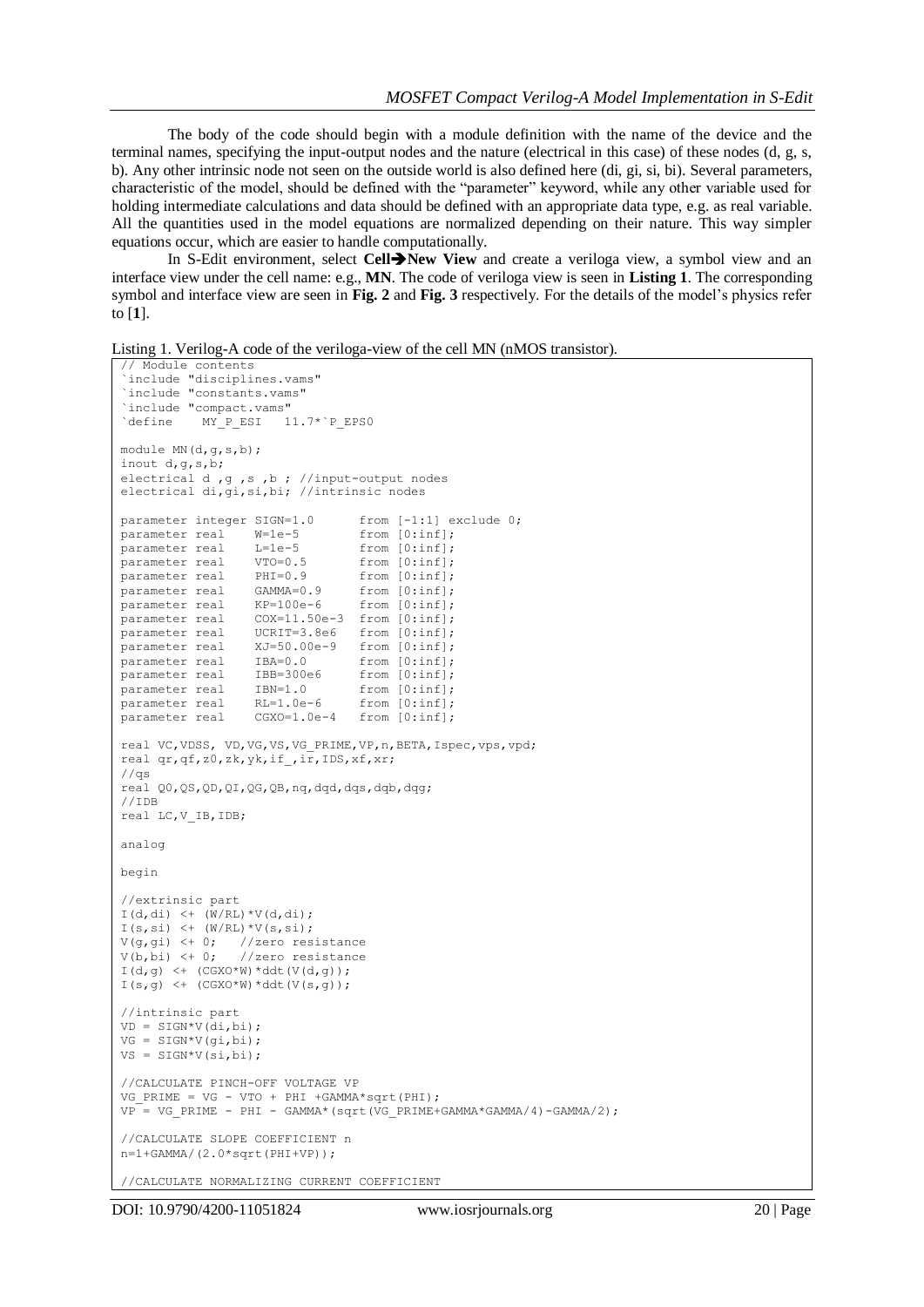```
BETA = KP*W/I.Ispec = 2*n*BERTA*$vt*$vt;//CALCULATION OF FORWARD CURRENT COMPONENT (SOURCE TERMINAL) 
//INVERSION OF FUNCTION F, USING THE ITERATIVE NEWTON-RAPHSON METHOD 
vps = (VP-VS)/$vt;if (vps<-18) vps=-18; //PREVENT OPERATION WITH VERY SMALL ARGUMENTS
z0 = (vps > -0.35) ? 2/(1.3+vps-ln(vps+1.6)) : 1.55+exp(-vps);
zk = (2+z0)/(1+vps+ln(z0));yk = (1+vps+ln(zk))/(2+zk);
qf = yk;if = qf*qf+qf;
//CALCULATION OF REVERSE CURRENT COMPONENT (DRAIN TERMINAL) 
//INVERSION OF FUNCTION F, USING THE ITERATIVE NEWTON-RAPHSON METHOD 
vpd = (VP-VD)/$vt;if (vpd<-20) vpd=-20; //PREVENT OPERATION WITH VERY SMALL ARGUMENTS
z0 = (vpd > -0.35) ? 2/(1.3+vpd - ln(vpd + 1.6)) : 1.55+exp(-vpd);
zk = (2+z0)/(1+vpd+ln(z0));yk = (1+vpd+ln(zk)) / (2+zk);qr = yk;ir = qr*qr+qr;
//IDS – CHANNEL CURRENT CALCULATION
IDS = Ispec * (if -ir);
// IDB-IMPACT IONIZATION CURRENT CALCULATION
//velocity saturation voltage
VC = UCRIT*L;VDSS = VC*(sqrt(0.25+(5vt*sqrt(if))/VC))-0.5);LC = sqrt(`MY P_ESI*XJ/COX);
V IB = VD - VS - IBN*2*VDSS;
i\bar{f} (V_IB>0) IDB=IDS*V_IB*exp(-IBB*LC/V_IB)*IBA/IBB;
else IDB=0;
//QUASI-STATIC BEHAVIOR
xf = sqrt(0.25 + if);
xr= sqrt(0.25+i\overline{r});nq = 1 + 0.5*GAMMA/sqrt(PHI+0.5*VP+1e-6);Q0 = 2*nq*$vt*COX;
QD= -(0.5*Q0*W*L)*( (4.0/15.0)*((3*pow(xr,3)+6*pow(xr,2)*xf+4*pow(xf,2)*xr+2*pow(xf,3))/pow(xf+xr,2)-0.5));QS = - (0.5 \times Q0 \times W \times L) \times ( (4.0/15.0) \times W \times L)((3*pow(xf,3)+6*pow(xf,2)*xr+4*pow(xr,2)*xf+2*pow(xr,3))/pow(xf+xr,2)-0.5));QI = QS+QD;QB= - GAMMA*COX*W*L*sqrt(VP+PHI) - (nq-1)*QI/nq;
// OG = - OI - OB;dad=ddt(OB);
dqs=ddt(QS);
dqb=ddt(QB);
I(di,si) \leftarrow IDS;
I(di,bi) <+ IDB;
I(di,gi) <+ dqd;
I(si,qi) \leftarrow dqs;
I(bi,gi) <+ dqb;
end
endmodule // MN
```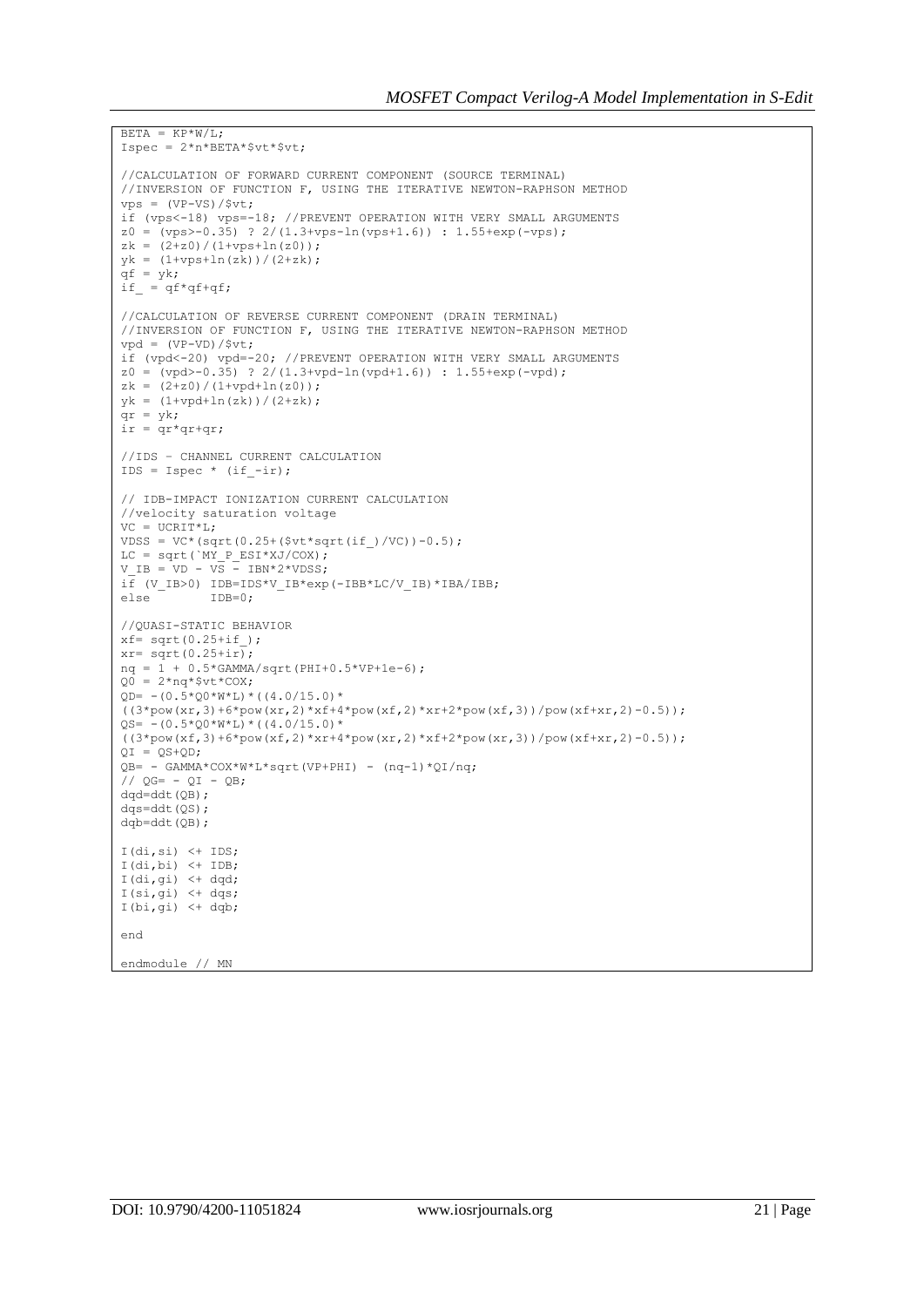

**Figure 2**. MN symbol view.

| Ports - |              |        | <b>Parameters</b> |        |              |
|---------|--------------|--------|-------------------|--------|--------------|
| Name    | Type         | Global | Name              | Type   | Default      |
| ld      | <b>InOut</b> | П      | L                 | Double | $1e-005$     |
| g       | <b>InOut</b> | □      | W                 | Double | $1e-005$     |
| s       | <b>InOut</b> | □      | CGXO              | Double | 0.0001       |
| b       | <b>InOut</b> | □      | COX               | Double | 0.0115       |
|         |              |        | <b>GAMMA</b>      | Double | 0.9          |
|         |              |        | <b>IBA</b>        | Double | $\mathbf{0}$ |
|         |              |        | <b>IBB</b>        | Double | 300000000    |
|         |              |        | <b>IBN</b>        | Double | 1            |
|         |              |        | KP                | Double | 0.0001       |
|         |              |        | PHI               | Double | 0.9          |
|         |              |        | RL                | Double | $1e-006$     |
|         |              |        | <b>SIGN</b>       | Double | 1            |
|         |              |        | <b>UCRIT</b>      | Double | 3800000      |
|         |              |        | <b>VTO</b>        | Double | 0.5          |
|         |              |        | XJ                | Double | 5e-008       |

**Figure 3.** MN interface view.

Selecting **Cell**  $\rightarrow$  **New View**  $\rightarrow$  **Schematic** opens up a schematic window where the newly created symbol **MN** can be placed along with voltage sources and an ampere-meter as shown in **Fig. 4**. In order to prepare the schematic for simulation it is important to setup the Spice options as well with the type of analysis to be performed. Pressing the "**T**" symbol on the file menu opens T-Spice and brings up the netlist of the design with all the details for the analysis (**Listing 2**).

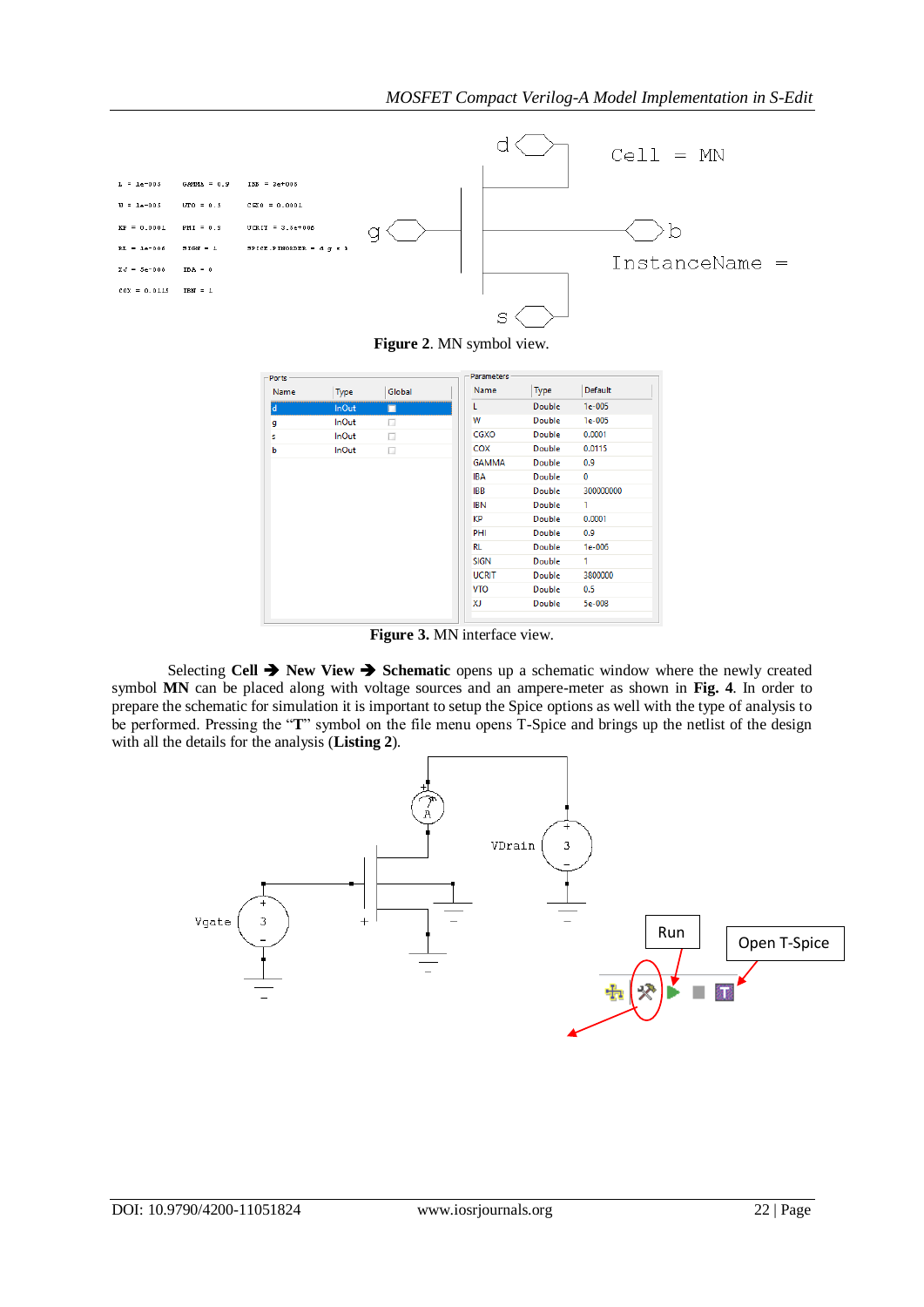Setup SPICE Simulation of cell 'MN\_DC'

| General<br>Netlisting Options<br><b>Hierarchy Priority</b><br><b>Additional SPICE Commands</b><br><b>IParameters</b> |  | <b>DC Sweep Analysis</b>                           |               |  |  |  |
|----------------------------------------------------------------------------------------------------------------------|--|----------------------------------------------------|---------------|--|--|--|
|                                                                                                                      |  | $\Box$ Source 1 (swept for each value of Source 2) |               |  |  |  |
|                                                                                                                      |  | <b>Source or Parameter Name</b>                    | Wgate         |  |  |  |
|                                                                                                                      |  | Start Value                                        | ov            |  |  |  |
| <b>SPICE Options</b>                                                                                                 |  | <b>Stop Value</b>                                  | 5۷            |  |  |  |
| DC Operating Point Analysis                                                                                          |  | Step                                               | 1.5           |  |  |  |
| Transient/Fourier Analysis                                                                                           |  | Sweep Type                                         | lin           |  |  |  |
| DC Sweep Analysis                                                                                                    |  | $\Box$ Source 2 (swept for each value of Source 3) |               |  |  |  |
| <b>AC Analysis</b><br>Noise Analysis                                                                                 |  | Source or Parameter Name                           | <b>Wdrain</b> |  |  |  |
| Transfer Function Analysis                                                                                           |  | <b>Start Value</b>                                 | ov            |  |  |  |
| Temperature Sweep                                                                                                    |  | <b>Stop Value</b>                                  | 5۷            |  |  |  |
| Parameter Sweep                                                                                                      |  | Step                                               | 0.1           |  |  |  |
| <b>Corner Simulations</b>                                                                                            |  | Sweep Type                                         | lin           |  |  |  |

**Figure 4.** MN circuit schematic view and corresponding Spice setup options.

 Command **.hdl** loads a Verilog-A module into the simulator (T-Spice), and optionally declares that the module will be used to simulate all devices of a specified type, level, and version. The command syntax [**13**] is: **.hdl** *filename [modulename [***type***=type [***level***=level [***version***=version]]]]. filename* stands for the Verilog-A file to be loaded. It must exist in the current directory or in the T-Spice Verilog-A search path. Absolute or relative path names (according to the conventions of the operating system) can be used. If the referenced filename or path contains a space, enclose the entire path in single or double quotation marks. *modulename* is the name of a specific module within the file. Only this one module will be loaded into the simulator, and other modules within the file will be ignored. *type* is the type of devices that will use this module. *level* is the level number of the models that will use this module. *version* is the version number of the models that will use this module.

When the type, level, and version parameters are used in the **.hdl** command, T-Spice will use the Verilog-A module as the modeling code for all matching devices, i.e. devices of the specified type which reference a .model of the specified level and version. This capability may be used to either introduce new model levels and versions into T-Spice, or to replace the existing built-in T-Spice models with user defined.

The device type keyword is limited to the following: C or capacitor for capacitors, D or diode for diodes, J of jfet for JFETS, R or resistor for resistors, M or mosfet for MOSFETs, Q or bipolar for BJTs, and Z or mesfet for MESFETs. Example: .hdl bsim3v.34.va bsim3 type=mosfet level=49 version =3.4. This example demonstrates how a Verilog-A module can be used instead of the built-in device evaluation code. In this case, a Verilog-A representation of the BSIM3 model will be used instead of T-Spice's internal BSIM3 analysis code for those MOSFETs which reference a model that is level 49 and version 3.4. If the level or version is not specified or has a value of zero, then all levels and versions will be matched and simulated using the Verilog-A module.

**Listing 2** shows the example of loading the above developed MOSFET model into a SPICE deck using the **.hdl** command and simulating the device in order to obtain its IV characteristic. Executing the Spice code, brings up the W-Edit window where the simulation results are presented as seen in **Fig. 5**. The familial IV curves of the MOSFET are produced.

Listing 2.

```
********* Simulation Settings - General Section *********
.option tnom=27
*************** Subcircuits *****************
.hdl MN.va
***** Top Level *****
XMN1 N_1 N_3 Gnd Gnd MN 
+CGXO=100u COX=11.5m GAMMA=900m IBA=0 IBB=300X 
+IBN=1 KP=100u L=10u PHI=900m RL=1u SIGN=1 UCRIT=3.8X VTO=500m 
+W=10u XJ=50n 
VVDrain N_2 Gnd DC 3 
VVgate N_3 Gnd DC 3 
VAm1 N_2 N_1 0v
.PRINT I(VAm1)
```